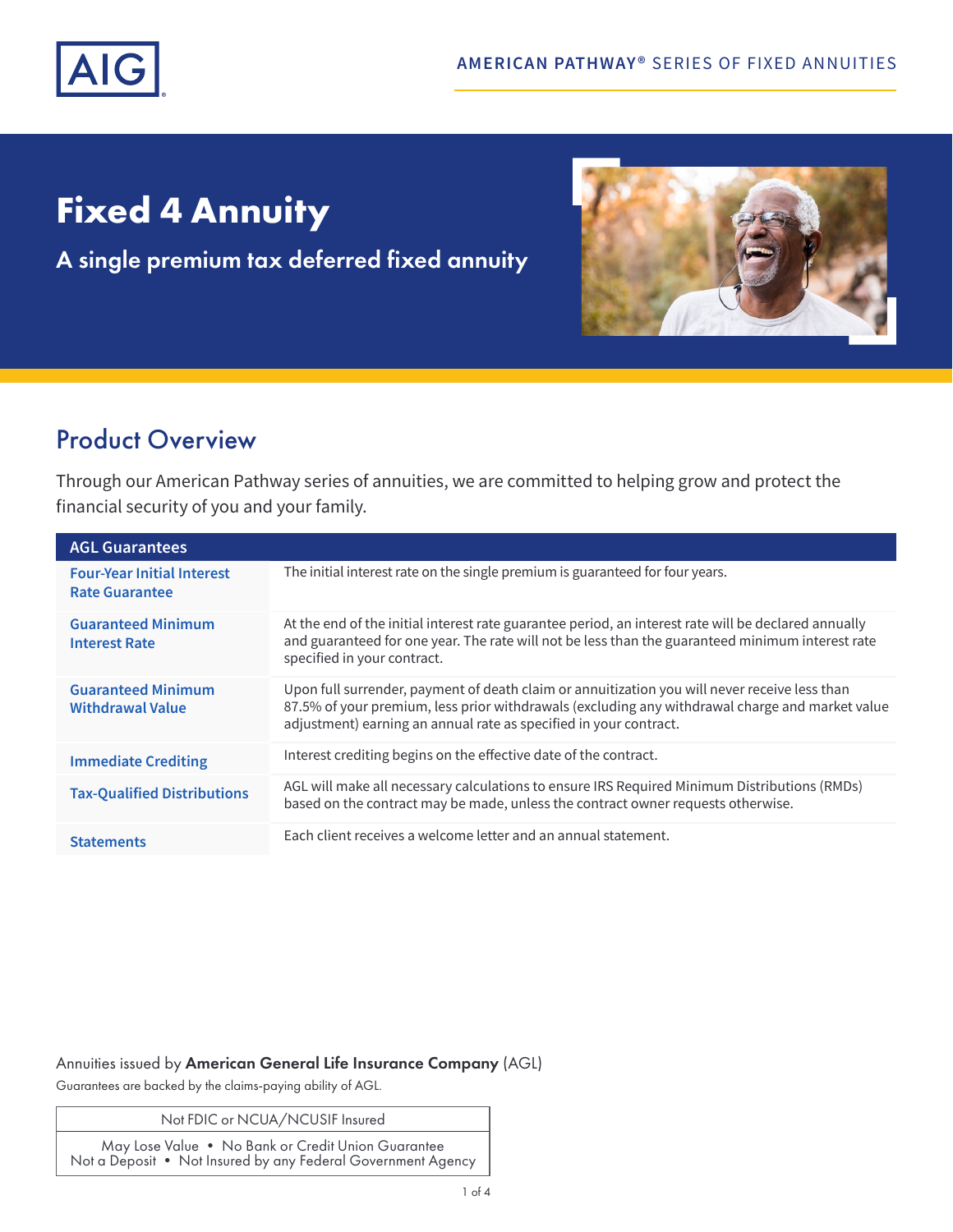| <b>Amounts</b> |                                                                                       |
|----------------|---------------------------------------------------------------------------------------|
| \$25,000       | Minimum single premium for nonqualified and tax-qualified annuities.                  |
| \$2,000        | Minimum value to maintain contract.                                                   |
| \$250          | Minimum partial withdrawal amount.                                                    |
| \$100          | Minimum systematic withdrawal amount. <sup>1</sup>                                    |
| \$150,000      | Minimum single premium for non-natural entities. (See Ownership Section for details.) |
| \$1,000,000    | Maximum single premium amount without prior company approval. <sup>1</sup>            |
|                |                                                                                       |

| Ages                       |                                                                                                                                                                                                                                                                                                                                                                                                                                             |
|----------------------------|---------------------------------------------------------------------------------------------------------------------------------------------------------------------------------------------------------------------------------------------------------------------------------------------------------------------------------------------------------------------------------------------------------------------------------------------|
| <b>Issue Ages</b>          | Maximum issue age 90. Minimum owner issue age is 18, or if earlier, the age of majority as defined by<br>law in state of issue. If contract is jointly owned, issue age restrictions apply to both owners.                                                                                                                                                                                                                                  |
| <b>Maximum Annuity Age</b> | When income must begin:<br>• Nonqualified annuities: By age 95, otherwise the contract must be surrendered.<br>• Tax-qualified annuities: Generally by April 1 of the year after the annuitant reaches age 72<br>unless RMD requirements are being satisfied elsewhere. Income can be taken by annuitization<br>of the contract or by partial withdrawals. However, the contract must be annuitized or<br>surrendered no later than age 95. |

| Ownership |                                                                                                                                           |
|-----------|-------------------------------------------------------------------------------------------------------------------------------------------|
|           | • Single, joint; nonqualified, IRA, SEP IRA and Roth IRA<br>Nongualified purchases by non-natural entities require prior company approval |

**Market Value Adjustment (MVA)** MVA applies during the initial rate term only. The MVA is an adjustment that can either increase or decrease the withdrawal amount depending on the current interest rate environment. When interest rates at the time of the withdrawal are higher than the level at the time the contract is issued, the MVA will result in a decrease. If interest rates are down, the MVA will increase the withdrawal amount.

> Should an MVA decrease apply, the amount charged will not result in your receiving less than the minimum withdrawal value as defined in your contract or MVA endorsement. MVA does not apply to withdrawals representing penalty-free withdrawal amounts, RMDs, annuitization or death benefit. An external index referenced in your contract is used to measure rates.

| <b>Withdrawals</b>                                 |                                                                                                                                                                                                                                                                                                                                                                                                                                                                                                                                                                                                                        |
|----------------------------------------------------|------------------------------------------------------------------------------------------------------------------------------------------------------------------------------------------------------------------------------------------------------------------------------------------------------------------------------------------------------------------------------------------------------------------------------------------------------------------------------------------------------------------------------------------------------------------------------------------------------------------------|
| <b>Penalty-free</b><br><b>Withdrawal Privilege</b> | After the first year, you may take multiple penalty-free withdrawals (without charges or MVA) each<br>year not exceeding a total of 5% of the previous anniversary contract value. If withdrawals are made<br>during the first year or exceed the 5% penalty-free annual amount during the remaining guarantee<br>term, withdrawal charges and MVA will apply to the excess amount. Amounts withdrawn after the<br>withdrawal charge period will not have charges or MVA assessed. Additionally, RMDs which are based<br>solely on this contract may be taken at any time after contract issue without charges or MVA. |
| <b>Systematic Withdrawals</b>                      | 1) Systematic withdrawals are allowed at any time after contract issue by making a written election <sup>1</sup><br>2) \$100 minimum amount <sup>1</sup> monthly, quarterly, semiannually or annually<br>3) Systematic withdrawals may be subject to withdrawal charges if they exceed penalty-free<br>withdrawal amounts                                                                                                                                                                                                                                                                                              |
| <b>Partial Withdrawal</b>                          | \$250 minimum amount. AGL reserves the right to pay the entire contract value and terminate the<br>contract if a withdrawal reduces the contract value to less than \$2,000.                                                                                                                                                                                                                                                                                                                                                                                                                                           |

<sup>1</sup> By company practice, which is subject to change.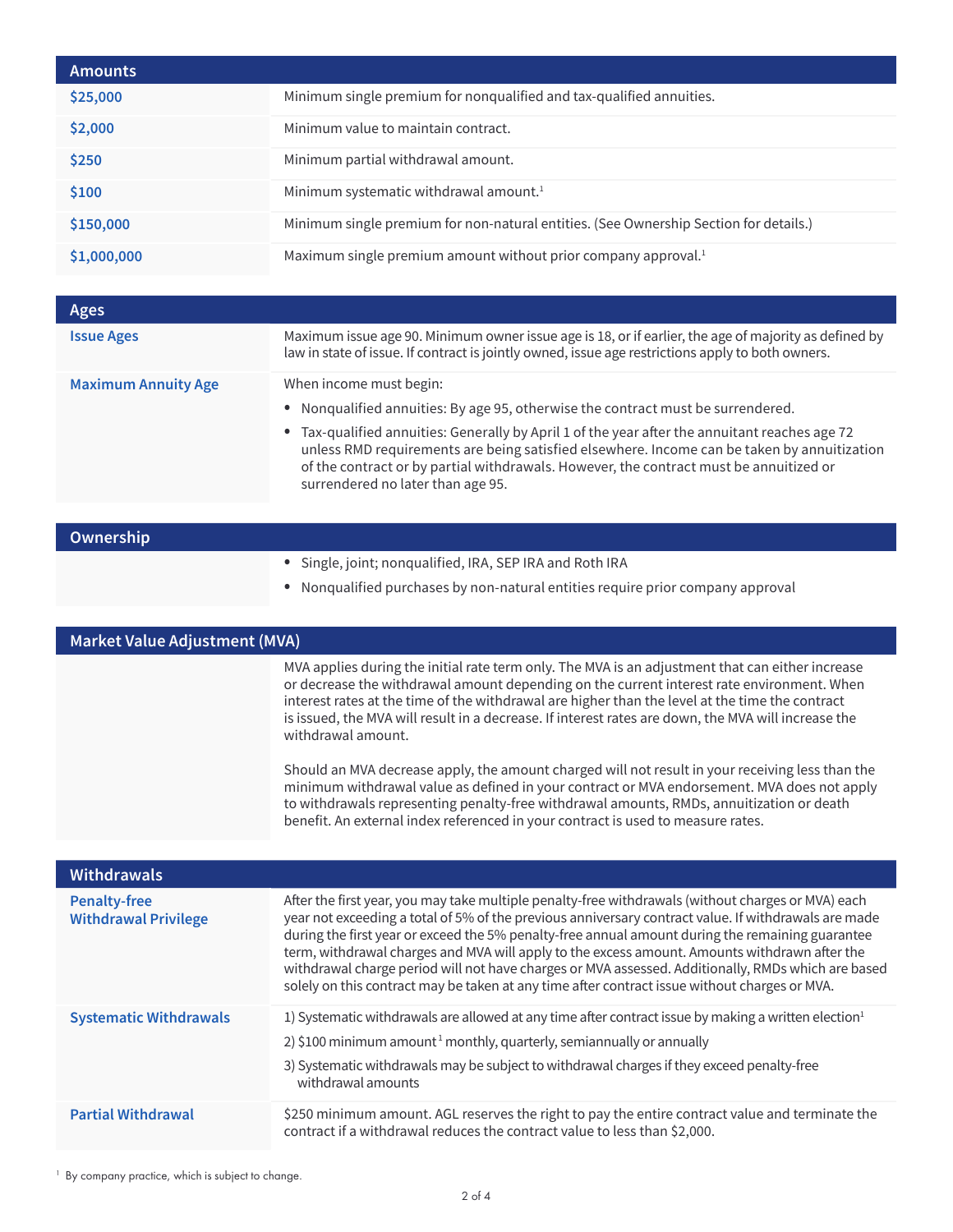| Taxes, Tax Advantages & Tax-Free Transfers |                                                                                                                                                                                                                                                                                                                                                                                                                                                   |  |  |  |
|--------------------------------------------|---------------------------------------------------------------------------------------------------------------------------------------------------------------------------------------------------------------------------------------------------------------------------------------------------------------------------------------------------------------------------------------------------------------------------------------------------|--|--|--|
| <b>Tax Deferral</b>                        | Federal income taxes are deferred until the year interest is withdrawn. <sup>2</sup> There is no tax deferral if the<br>owner is a corporation. If the owner is a trust or other entity, please consult a tax advisor regarding<br>the tax-deferred status. The return of principal may also be taxable on tax-qualified annuities, such as<br>traditional IRAs.                                                                                  |  |  |  |
| <b>Tax-Advantaged Income</b>               | Once the contract is annuitized, part of each annuity income payment is considered a tax-free<br>return of principal (except tax-qualified annuities, such as traditional IRAs, where the principal<br>may also be taxable).                                                                                                                                                                                                                      |  |  |  |
| Pre-591/2 Withdrawals                      | Taxable withdrawals prior to age 59½ may be subject to a 10% federal early withdrawal tax penalty.<br>The penalty may be waived for death, total disability (as defined by the IRS), or if the payment is<br>made as part of a series of substantially equal payments for the life expectancy of the owner (except<br>tax-qualified annuities where the entire amount withdrawn may be subject to a 10% federal early<br>withdrawal tax penalty). |  |  |  |
| <b>Tax-Free Exchange</b>                   | May be used for exchanges from a life insurance or endowment contract or another annuity. <sup>3</sup><br>To maintain non-taxable status, the owner and annuitant must remain the same, and the owner<br>cannot take receipt of the funds.                                                                                                                                                                                                        |  |  |  |
| <b>Tax-Qualified Plans</b>                 | May be an initial tax-qualified contribution, or a transfer or direct rollover of funds from IRAs or qualified<br>retirement plans such as SEPs, Keoghs or 401(k)s. <sup>3</sup>                                                                                                                                                                                                                                                                  |  |  |  |

| <b>Charges &amp; Fees</b>         |                                                                                                                                                                                                                                                                         |    |               |    |                         |                   |  |
|-----------------------------------|-------------------------------------------------------------------------------------------------------------------------------------------------------------------------------------------------------------------------------------------------------------------------|----|---------------|----|-------------------------|-------------------|--|
| <b>Initial Sales Charge</b>       | None.                                                                                                                                                                                                                                                                   |    |               |    |                         |                   |  |
| <b>Annual Fee</b>                 | None.                                                                                                                                                                                                                                                                   |    |               |    |                         |                   |  |
| <b>Withdrawal Charge Schedule</b> | The withdrawal charge is a percentage of the amount withdrawn in excess of penalty-free amounts<br>(before application of any MVA) during the withdrawal charge period only. After the withdrawal<br>charge period, no withdrawal charge will apply to any withdrawals. |    |               |    |                         |                   |  |
|                                   | <b>Contract year</b>                                                                                                                                                                                                                                                    |    | $\mathcal{P}$ | 3  | $\overline{\mathbf{4}}$ | <b>Thereafter</b> |  |
|                                   | Withdrawal charge                                                                                                                                                                                                                                                       | 8% | 7%            | 7% | 6%                      | $0\%$             |  |

#### **Withdrawal Charge Waivers**

The following riders allow you to make withdrawals without a withdrawal charge or MVA decrease when certain conditions are met. There is no charge for these riders. Details about utilizing the riders, including qualifying conditions and waiting periods, are set forth in the riders. These riders are not available in all states.

| <b>Extended Care</b>              | The owner must receive extended care for at least 90 consecutive days, beginning after the first<br>contract year. The extended care may not have begun before the contract date. |
|-----------------------------------|-----------------------------------------------------------------------------------------------------------------------------------------------------------------------------------|
| <b>Terminal Illness</b>           | The owner must be initially diagnosed with a terminal illness after the contract date. Only one<br>partial or a full withdrawal is permitted.                                     |
| <b>Activities of Daily Living</b> | The owner must be unable to perform at least two of the six activities of daily living for at least 90<br>consecutive days, beginning after the first contract year.              |

### **Death Benefit**

Payable on death of owner. Beneficiary will receive the greater of the contract value (without withdrawal charge or MVA) or the minimum withdrawal value. Benefits can pass directly to the designated beneficiary, avoiding the potential delays and cost of probate. Joint owners must be each other's sole primary beneficiary.

 $^2$  Unless your annuity is a Roth IRA, for federal income tax purposes, withdrawals are treated as earnings first, subject to ordinary income tax, and as a return of principal after earnings are exhausted.

<sup>3</sup> State replacement forms may be required on Section 1035 exchanges of life insurance policies or annuities and rollovers and transfers from other annuities.